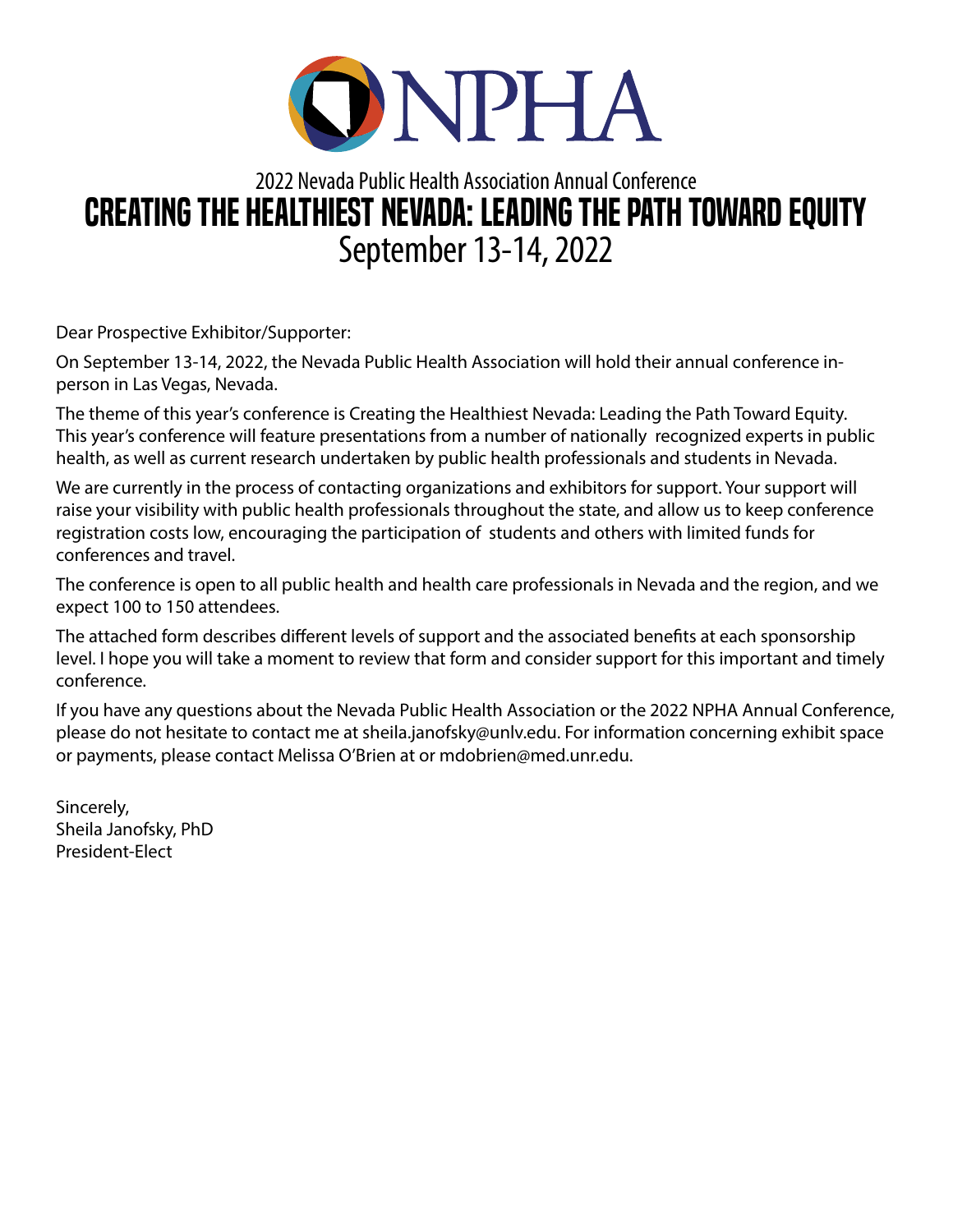

## 2022 Nevada Public Health Association Annual Conference CREATING THE HEALTHIEST NEVADA: LEADING THE PATH TOWARD EQUITY September 13-14, 2022

## **SPONSORSHIP OPPORTUNITIES**

Your sponsorship of the NPHA Conference supports the only annual conference specifically designed for public health professionals throughout Nevada to engage in public health education, collaboration, and networking, while providing your agency exposure to this diverse group of health professionals. Providing a sponsorship is an excellent way for your organization to show its commitment to public health in Nevada.

| <b>LEVELS</b>                                     | <b>BENEFITS</b>                                                                                                                                                                                                                                                                                                                                                                                                                                                                                                                                                                                                                          |
|---------------------------------------------------|------------------------------------------------------------------------------------------------------------------------------------------------------------------------------------------------------------------------------------------------------------------------------------------------------------------------------------------------------------------------------------------------------------------------------------------------------------------------------------------------------------------------------------------------------------------------------------------------------------------------------------------|
| <b>Event Sponsor</b><br>\$5,000                   | Five complimentary conference registrations<br>$\bullet$<br>Rotating banner on mobile app pages and web application<br>Recognition on the conference website<br>Recognition on NPHA social media and email blast<br>• Verbal acknowledgment during the event<br>• Share a short promotional message via event announcements<br>• Premium space in exhibit hall<br>• Ability to create a short video for attendees to view in the mobile<br>app<br>• Sponsor listing in mobile app and web application<br>• Set-up meet-ups with conference attendees<br>Participation in Passport/Raffle Prize contents for lead generation<br>$\bullet$ |
| <b>Platinum Sponsor</b><br>\$2,500                | Four complimentary conference registrations<br>٠<br>Recognition on the conference website<br>Premium space in exhibit hall<br>$\bullet$<br>Sponsor listing in mobile app pages and web application<br>$\bullet$<br>• Set-up meet-ups with conference attendees<br>Participation in Passport/Raffle Prize contents for lead generation                                                                                                                                                                                                                                                                                                    |
| <b>Gold Sponsor</b><br>\$1,500                    | Three complimentary conference registrations<br>$\bullet$<br>Sponsor listing in mobile app and web application<br>Space in exhibit hall<br>Set-up meet-ups with conference attendees<br>Participation in Passport/Raffle Prize contents for lead generation<br>$\bullet$                                                                                                                                                                                                                                                                                                                                                                 |
| <b>Silver Sponsor</b><br>\$1,000                  | Two complimentary conference registration<br>• Sponsor listing in mobile app and web application<br>• Space in exhibit hall<br>• Participation in Passport/Raffle Prize contents for lead generation                                                                                                                                                                                                                                                                                                                                                                                                                                     |
| <b>Wellness Activity Break Sponsor</b><br>\$1,000 | Organize and offer an activity such as guided meditation, yoga or<br>other wellness activity during a 15-minute break<br>• Two complimentary conference registration<br>• Sponsor listing in mobile app and web application<br>• Listed on agenda as sponsor<br>• Acknowledgment during sponsored break                                                                                                                                                                                                                                                                                                                                  |
| <b>Non-Profit Sponsor</b><br>\$750                | • One complimentary conference registration<br>• Sponsor listing in mobile app and web application                                                                                                                                                                                                                                                                                                                                                                                                                                                                                                                                       |

*Custom sponsorship packages are available. Please contact us to discuss available options.*